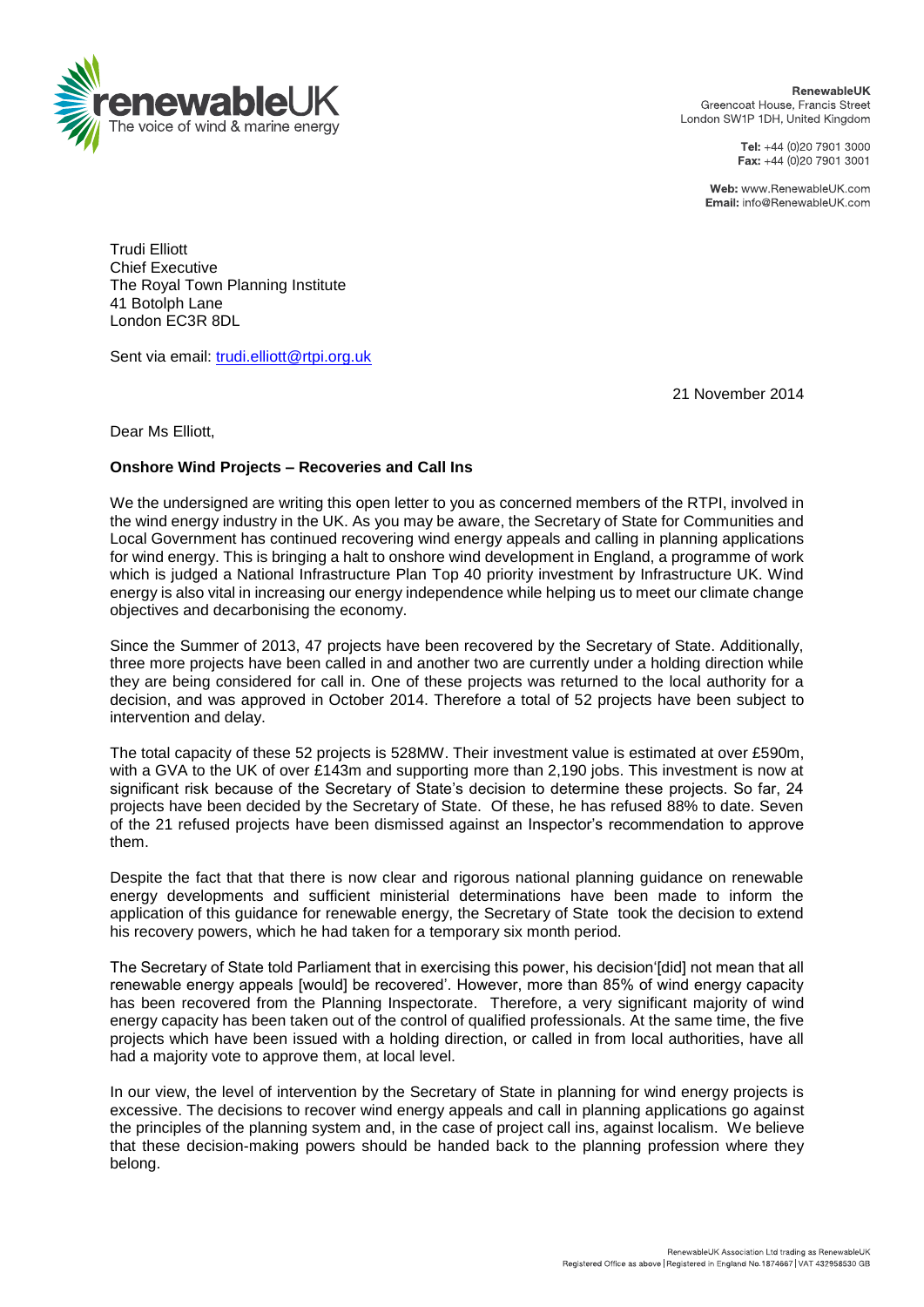It is essential that we have a stable, timely and transparent consenting process for infrastructure development in order to give investors and developers the necessary confidence to bring forward the vital investments at lowest cost. The continued use of this recovery power will stall onshore wind development and undermine investor confidence across the wider energy community, while eroding the credibility of the planning system throughout the entire infrastructure sector. But more pertinently, these actions slowly erode the credibility of our planning system and undermine investor and developer confidence amongst all parts of our infrastructure system.

As professional members of the RTPI, we are writing to you to ask our Institute to plan an active role in this debate and to more forcefully defend the planning system and the livelihoods of your professional members. Organisations as diverse as the CBI and CPRE have spoken out against current planning interventions, while our professional planning body has remained silent.

As a first step we would welcome a meeting between RTPI and a delegation of those of us signing this letter, which RenewableUK has offered to coordinate.

Yours sincerely,

Yana Bosseva Planning Advisor RenewableUK

Gemma Grimes Director of Onshore Renewables RenewableUK

Adrian French Head of Planning & Development AGR Renewables

David Morris Development Manager Coriolis Energy

Faith Folley Associate Director DPP LPP

Tim Wheeler Onshore Wind Development Manager EDF Energy Renewables

Darren Cuming Onshore Wind Development Manager EDF Energy Renewables

Grant Folley Onshore Wind Development Manager EDF Energy Renewables

Will Martin Project Manager EnergieKontor

Michael Briggs Project Manager **EnergieKontor** 

Justin Reid Project Manager **EnergieKontor** 

Laura Dixon Project Manager EnergieKontor

Richard Hind Project Manager& Acquisitions EnergieKontor

Andrew Smith Development Manager Force 9 Energy Partners LLP

Stuart Winter Associate Director – Planning and Development JLL

Donald Watt **Director** Kendall Watt Limited

Chris Peachey Planning Consultant LDA Design

Martin Hooker Planning Consultant Martin Hooker

Gavin Shirley Project Manager Natural Power

Euan Hutchinson Principal Consultant Natural Power